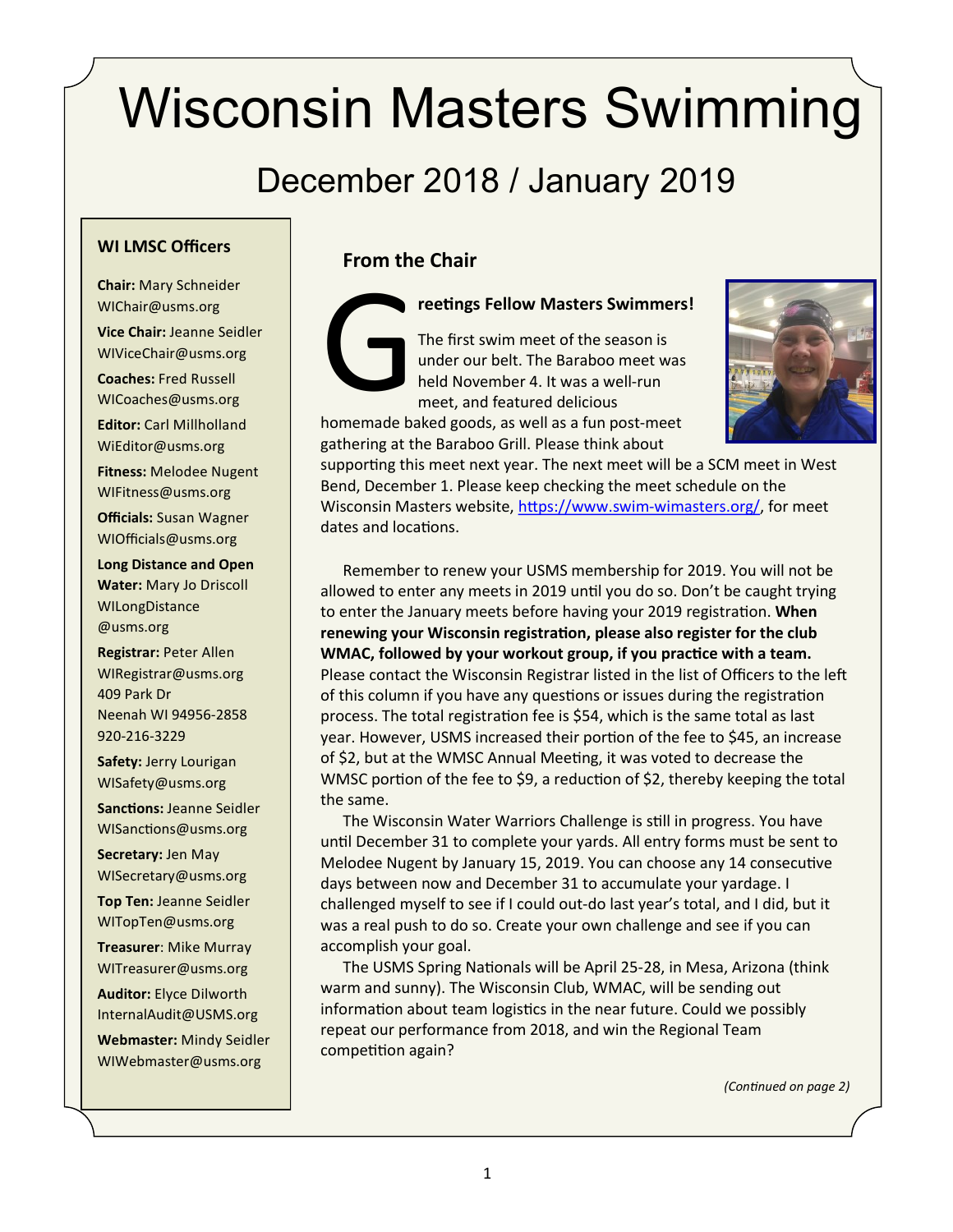### **USMS membership renewal**

## JOIN | RENEW | UPDATE **MEMBERSHIP**

Membership must be renewed before participating in any masters swim meets in 2019. Registration may be completed on-line at [http://www.USMS.org/reg/.](http://www.usms.org/reg/) You may also receive an email reminder about registration from USMS, and may click the link within the email.

If you are unable to register on-line, you may print a [form from the Wisconsin Masters website,](https://www.clubassistant.com/c/A0F3601/file/Docs/regform.pdf) or request a form from the Wisconsin Registrar, whose name, address, and phone number are listed on the first page under WI LMSC Officers.

*(From the Chair — continued from page 1)*

The annual meeting of WMSC was held October 13, 2018. Here is a link to the minutes of the meeting, [https://www.clubassistant.com/c/A0F3601/file/Docs/](https://www.clubassistant.com/c/A0F3601/file/Docs/WMSCAnnualMtg2018MeetingMinutesDraft.pdf) [WMSCAnnualMtg2018MeetingMinutesDraft.pdf.](https://www.clubassistant.com/c/A0F3601/file/Docs/WMSCAnnualMtg2018MeetingMinutesDraft.pdf) The most important order of business was the presentation of new by-laws, which were approved at the meeting. Here is the link to the approved by-laws, [https://](https://www.clubassistant.com/c/A0F3601/file/Docs/WMSCByLawsProposed20180803(1).pdf) [www.clubassistant.com/c/A0F3601/file/Docs/](https://www.clubassistant.com/c/A0F3601/file/Docs/WMSCByLawsProposed20180803(1).pdf) [WMSCByLawsProposed20180803\(1\).pdf.](https://www.clubassistant.com/c/A0F3601/file/Docs/WMSCByLawsProposed20180803(1).pdf) The 2019 Annual Meeting is scheduled for Saturday, September 28, 2019. Please save the date and consider attending the meeting next year.

I hope everyone has a wonderful and safe holiday season. Keep swimming, and be sure to sign up for meets on time.

— Mary Schneider WMSC Chair

# *All about* **Swim Committee, Aquatic Club and Workout Groups**

When you join or renew your membership in U.S. Masters Swimming, you need to select a LMSC, Club and (optional) Workout Group. You may be curious about the relationship and function of each entity. I know was.

**Wisconsin Masters Swim Committee (WMSC)** administers the competitive swimming program in most of Wisconsin through the its elected Board of Directors, Standing Committees, and a representative from each club or workout group registered with the committee (listed in this newsletter). **WMSC** covers the geographical area of the state of Wisconsin except for the counties of St. Croix, Dunn and Pierce. The **WMSC** approves USMS competition within its jurisdiction.

**Wisconsin Masters Aquatic Club (WMAC)** is the umbrella competitive club for Wisconsin Masters. Essentially, it is the only Club option available when you register or renew membership. (If you choose "Unatttached" you will be registered with USMS, but cannot compete individually or in relays with Wisconsin Masters at a regional or national swim meet.) **WMAC** is a regional club, which allows swimmers to compete (and WIN!) against the 20-some other regional clubs in the U.S. Other states include local clubs, and they will compete against other local clubs at Nationals. **WMAC** has its own officers and annual meeting open to any member of the swim club.

**Workout Groups** are what the name implies, a group of U.S. Masters Swimmers operating under a parent club (i.e., WMAC) as a group, typically in one pool or region.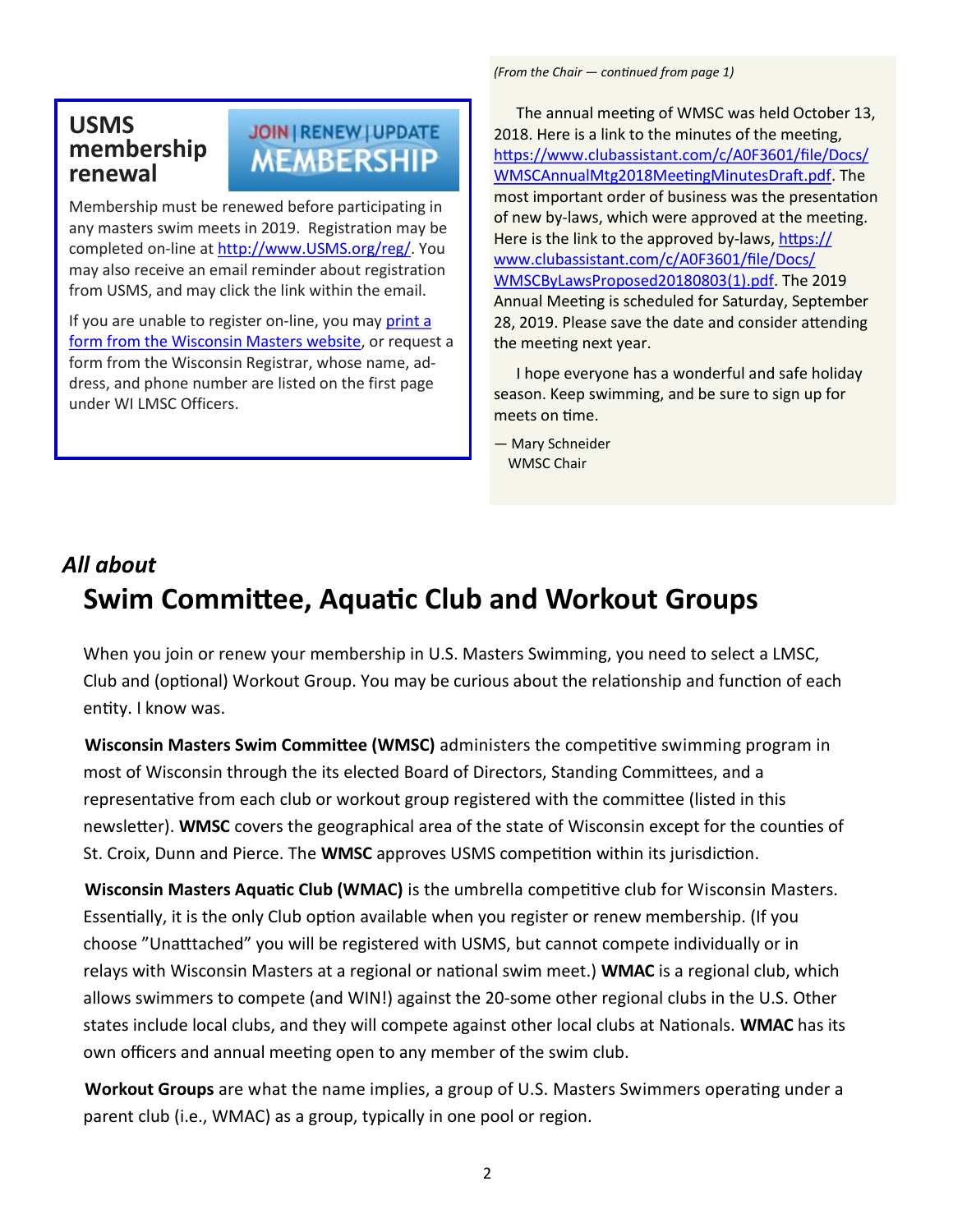### **Baraboo Swim Meet — November 4**

#### **Correspondent —Mary Schneider**

It was a cool day in Baraboo on November 4, but the swimming was fast. There were only 29 swimmers who participated in the meet, 12 women, and 17 men, but the meet was well run, and the swimmers kept churning up the water.

The blocks have new fins on the back, and swimmers took advantage of the extra push they got on the start. This is one of the few meets that offers the 1,000 free, and eight brave souls took advantage of the event. It must have been interesting to watch, because the fastest swimmer, Dave Reddington, finished the race in 11:58.77, while the last swimmer finished in 23:39.95.

Iron swimmer Fred Salzmann, at age 86, swam 6 events, so there should be no complaints from anyone else about getting tired at meets. The entire meet was finished in about 2 hours, so this was a test of everyone's early season training. It also gives a base to start from, to know what you have to do to achieve your endof-season goals.

Once the meet finished, it was on to the post-meet celebration! Swimmers gathered at the Baraboo Grill in downtown Baraboo. I don't think anyone felt guilty



Nothing works up an appetite better that a morning's Masters swim meet. Gathering at Baraboo Grill in downtown Baraboo. Cheers!

about what they ordered, seeing as we all churned up a lot of yards to earn our extra caloric intake.

Thanks to Tim Capps and his team for organizing and hosting this meet. I encourage you to put this event on your calendar for next year, as I can personally guarantee this is a fast pool!

### **2018 Long Course Meters Top Ten WMAC Relays**

Congratulations to the following 2018 [Top Ten Relay Swimmers for Long Course Meters](https://www.usms.org/comp/tt/toptenrelaylmsc.php?Year=2018&CourseID=2&ZoneID=3&LMSCID=20)

| W120-159 | 200 Free   | Wendy           |
|----------|------------|-----------------|
| W120-159 | 200 Free   | Meghar          |
| W120-159 | 200 Medley | Mindy S         |
| M200-239 | 200 Free   | Bobby V         |
| M200-239 | 400 Free   | Mark W          |
| M200-239 | 800 Free   | Thomas          |
| M320-359 | 200 Free   | Donald.         |
| M320-359 | 200 Medley | <b>Fred Sal</b> |
| X120-159 | 400 Free   | Joseph I        |
| X240-279 | 800 Free   | Donald          |

Blunt Martha O'Brien Jessica Westcott Karen Hoffman

1 LaPoint Esmeralda Perez Amy L Walther Molly Woodford W120-159 200 Medley Mindy Seidler Kathleen Daley Wendy Blunt Meghan LaPoint Nu Thomas Grisa Mark Pfaltzgraff Charles E Lorenz Larkin Thomas Grisa Charles Lorenz Mark Pfaltzgraff Grisa Mark Pfaltzgraff Scott Conley Scott Richards M320-359 200 Free Donald Jackson Fred Salzmann Alex MacGillis James Arnold Izmann Alex MacGillis Donald Jackson James Arnold LaBudde Mindy Seidler Kathleen Daley James Daley

R Jackson Susan Bonis Barbara Lemm Richard Alderman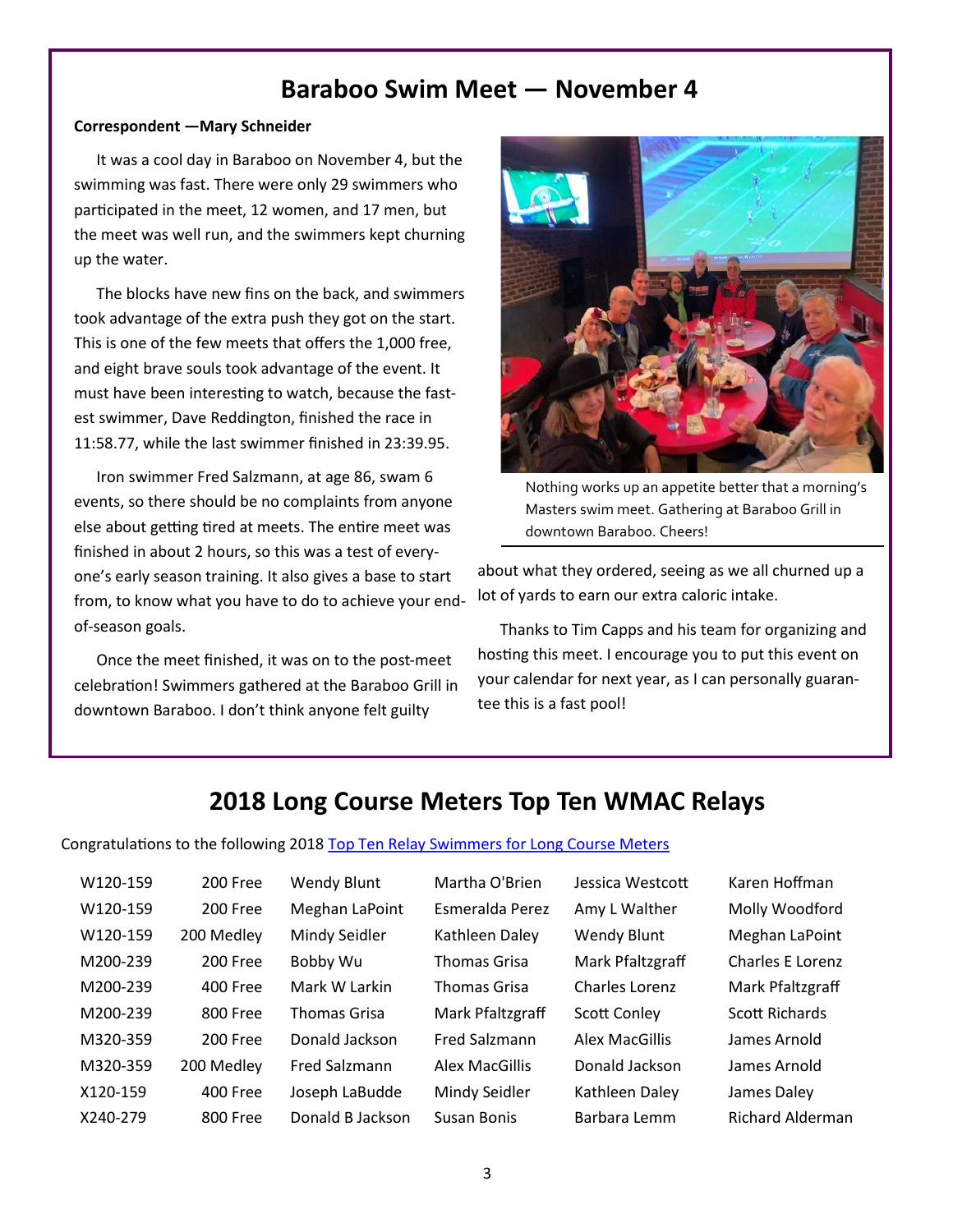# **C O A C H ' S C O R N E R**

2018 is almost over with an incredible year for our Wisconsin Masters National Team at Indianapolis this past May! (I still am working on getting a little "national love" from are "national mag" and getting our team, National Championship shirts).

At Indy, I was amazed at how well our team of over 140 swimmers from different programs or no programs raced. However, I was concerned about the swimmers who were on their own and would like to offer the workouts I use for the Elmbrook Masters and Pabst Farm Masters. There are (3) workouts a week written to support "a season" that ends with our State Meet or Short Course Nationals. They are written for Sprinters, Middle Distance and Distance Swimmers with a weekly cycle of aerobic and quality work and every third week a "recovery/





adaptation" week. Just send me an email address, and I will include you in our mailing: [ebscfredrussell@yahoo.com.](mailto:ebscfredrussell@yahoo.com)

Work has begun on the [2019 Short Course National Championship](https://www.usms.org/events/national-championships/pool-national-championships/2019-pool-national-championships/2019-spring-national-championship) in Mesa Arizona, April 25-29. We recommend swimmers who plan to attend should start to book flights and reserve rooms soon. We plan to use the [Hyatt Place Phoenix](https://www.hyatt.com/en-US/hotel/arizona/hyatt-place-phoenix-mesa/phxzm)  [Mesa](https://www.hyatt.com/en-US/hotel/arizona/hyatt-place-phoenix-mesa/phxzm) as a base hotel for the Wisconsin Team with the Delta Hotels Phoenix Mesa and Sheraton Mesa Hotel also recommended.

Stay wet and Happy Holidays! Coach Fred

# *Split Times at Meets*

Are you attempting to swim for a split time on a longer event? If so, and you want an official time for either a State Record, or a Top 10 Time, or a USMS national record, then you must complete a Split Notification Form and give it to the meet official.

The form will be available from the meet host, but you can also print your own copy from [https://www.usms.org/](https://www.usms.org/admin/lmschb/gto_rectab_split_request.pdf) [admin/lmschb/gto\\_rectab\\_split\\_request.pdf](https://www.usms.org/admin/lmschb/gto_rectab_split_request.pdf) and bring it to the meet with you. The meet director will take care of sending the information to the Wisconsin Top 10 Recorder, when the meet results are sent.

This is especially important if you are swimming a backstroke event, since the finish must be a legal finish on a split. If you fail to use this form or give it to the official, then your split will not count for anything other than your personal satisfaction. If you swim a State Record time using a split time, you must also inform the state record chair, Andrew Babcock, by emailing him at [andrewbabcock@hotmail.com.](mailto:andrewbabcock@hotmail.com) Thanks for your cooperation in this.



Mary Schneider Wisconsin Chair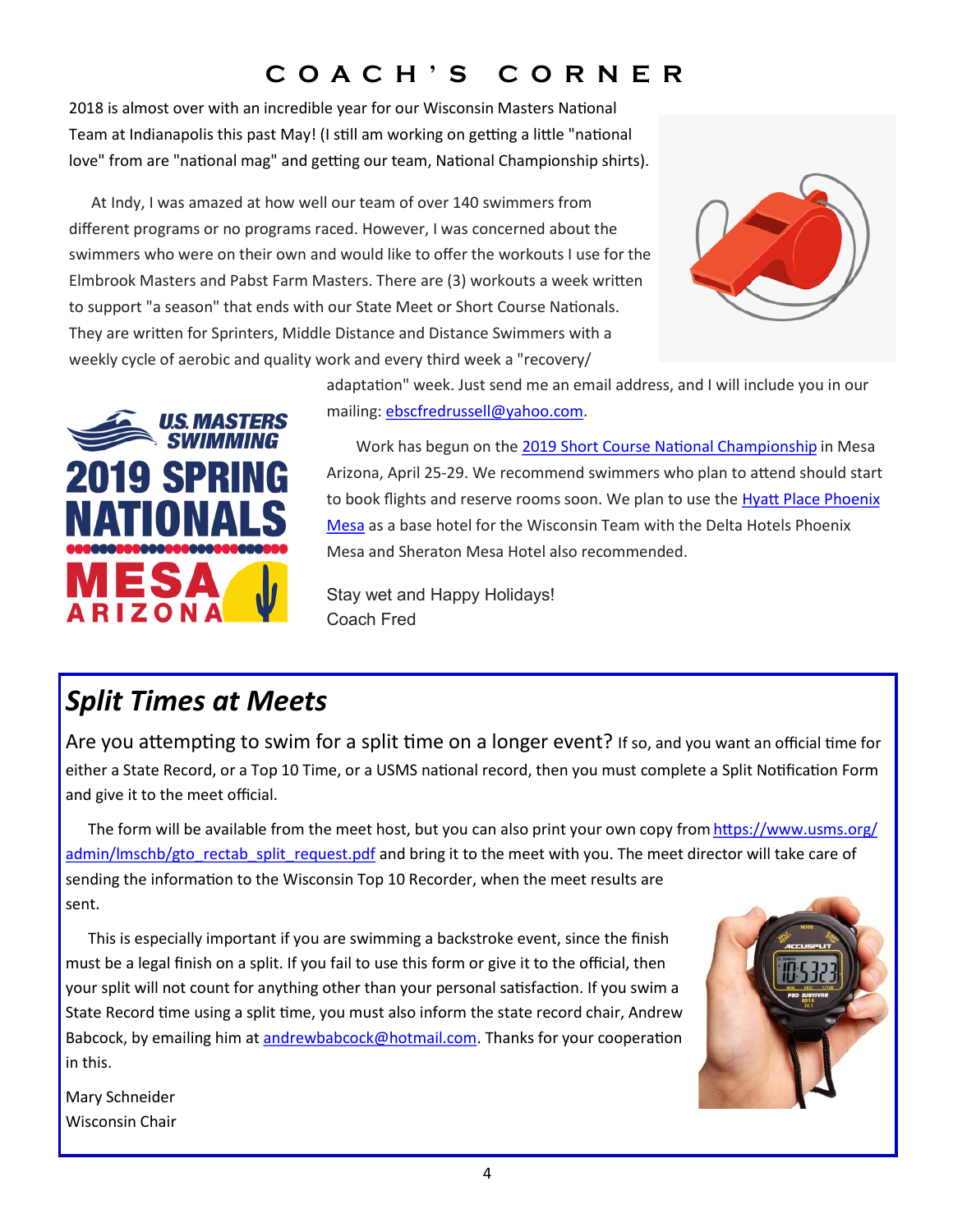# **THE WISCONSIN WATER WARRIORS 2018**

#### **Date: November 1, 2018 – December 31, 2018 (Its not too late!)**

#### **Place: Your local pool**

It's that time of year again! Time to push the limits! The goal of this swim is to swim as many yards as you can. Challenge yourself for this annual event. Be motivated to swim during the upcoming holiday season, so you don't feel guilty about indulging. You can choose any 2-week time period (14 consecutive days) of swimming between November and December of this year. You will be competing against other Wisconsin USMS swimmers. You won't know what the others have swum until after the New Year. There will be great prizes awarded. Overall teams logging the most yards will also be recognized.

This event is only open **to Wisconsin USMS registered swimmers**. If you would like to join USMS, go to www.usms.org and click on the "Join/Renew" button.

| To participate in the event, simply e-mail or mail your results to (by January $15th$ ):                     |                  |
|--------------------------------------------------------------------------------------------------------------|------------------|
| <b>Melodee Nugent</b>                                                                                        |                  |
| S77 W30745 Mosher Dr                                                                                         | Day 3___________ |
| Mukwonago, WI 53149                                                                                          | Day 4__________  |
| E-mail: WIFitness@usms.org *                                                                                 | Day 5            |
|                                                                                                              |                  |
| Information needed for results include:                                                                      | Day 7__________  |
|                                                                                                              | Day 8___________ |
|                                                                                                              | Day 9__________  |
|                                                                                                              | Day 10_________  |
|                                                                                                              | Day 11           |
|                                                                                                              |                  |
|                                                                                                              | Day 12_______    |
| Your age on the last day of your 2-week swim yrs                                                             |                  |
|                                                                                                              | Day 13           |
| Gender O Male O Female                                                                                       |                  |
|                                                                                                              | Day 14           |
|                                                                                                              |                  |
| **Remember to submit your results in yards. If you swim in a meter pool, multiply<br>your results by 1.0936. | Total yards      |

\*\*All swimmers will receive a confirmation that your entry was received. If you mail your results, please include a phone number to let you know your entry was received.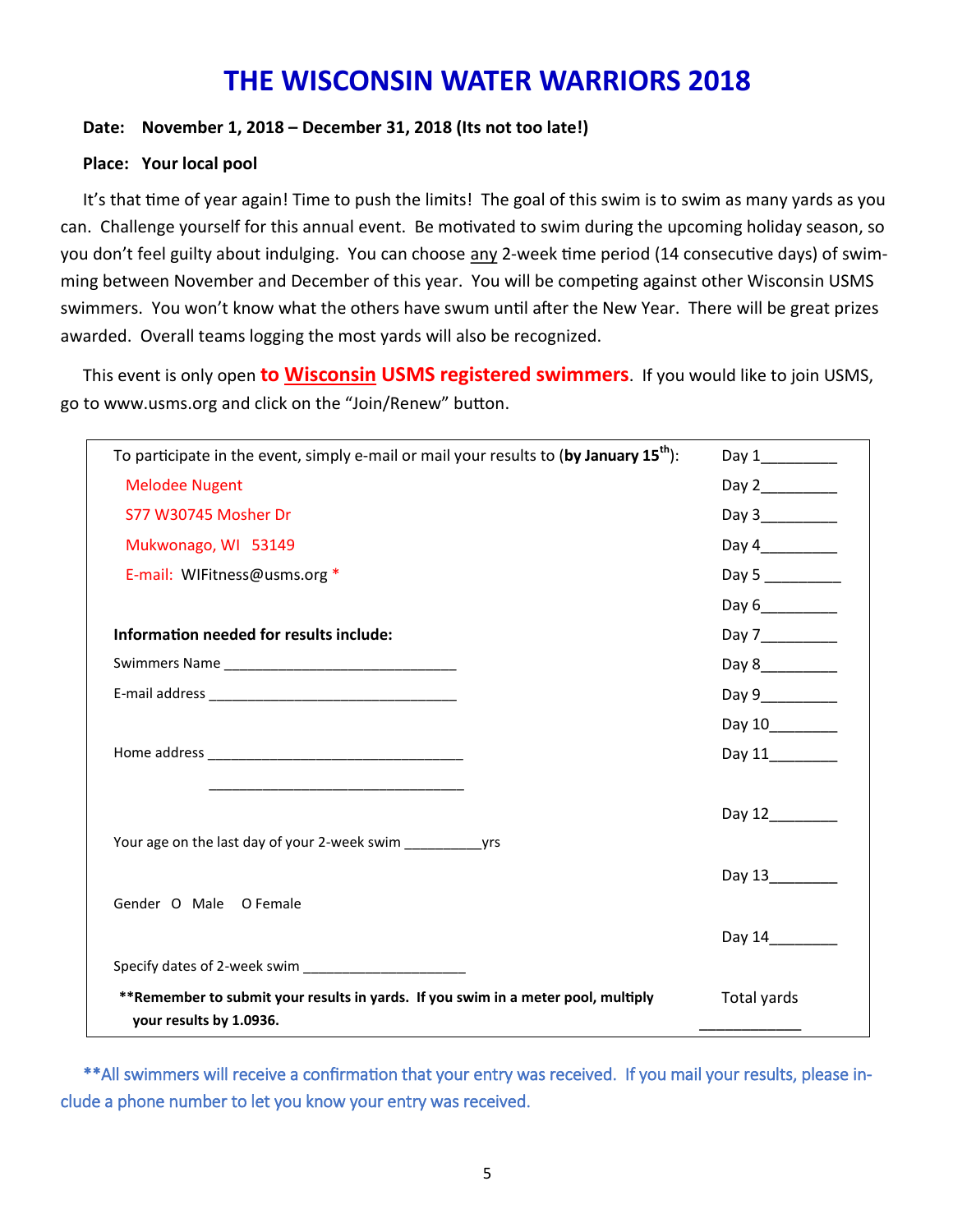# 6

# **Wisconsin Masters YMCA at Pabst Farms Short Course Yards Swim Meet**

### **Sunday, January 6, 2019**

**YMCA at PABST FARMS 1750 Valley Road, Oconomowoc, WI 53066 Doors open at 8:00 AM – Warm-up 8:15 AM – Meet starts at 9:00 AM**

**SANCTIONED BY:** Wisconsin LMSC for USMS, Inc. Sanction No. 209-S001

**SPONSORED BY:** Wisconsin Masters Aquatic Club

**FACILITIES:** 8-lane, 25-yard pool with anti-turbulent lane guides, starting blocks and backstroke flags. The length of the competition course without a bulkhead is in compliance and on file with USMS in accordance with articles 105.1.7 and 106.2.1.

**ELIGIBILITY:** Open to all registered Masters 18 years old or older. Mail entry must be accompanied by a copy of the swimmers 2019 USMS registration card.

**RULES:** Official Masters Rules will govern this meet. All events will be timed finals.

**TIMING:** Electronic timing (primary: automatic) backed up by two buttons (secondary: semiautomatic) and one watch (tertiary). Timing system precision qualifies as appropriate for setting USMS records (per USMS Rules effective 1/1/2018).

**ENTRY:** Enter On-Line via Club Assistant (see www.swim-[wimasters.org](http://www.swim-wimasters.org) for link) OR via U.S. mail with the Wisconsin Masters Swimming Universal Entry Form, one athlete per form. On-line entry is preferred. Online entry for this meet is: [https://www.clubassistant.com/club/meet\\_information.cfm?c=2424&smid=10934](https://www.clubassistant.com/club/meet_information.cfm?c=2424&smid=10934)

**ENTRY DEADLINE:** Paper entries must be in the meet director's hands no later than 6:00PM, Wednesday, January 2, 2019. Fees must accompany the entry form. Please make checks payable to WMAC.

**ENTRY FEE:** \$5.00/individual event plus a \$15.00 facility fee. The entry limit is 6 individual events plus relays. The 500 Freestyle is limited to the first 28 entries received.

**ENTRY FORM:** The universal entry form must be used, one person per form. The LIABILITY RELEASE must be signed without any alterations. Remember to include a copy of your USMS registration card.

**SEND TO:** Larry Mueller, Meet Director 4272 S. Taylor Ave Milwaukee WI 53207. Email: [WMAC.Swim.MeetDIR@gmail.com.](mailto:%20WMAC.Swm.MeetDir@gmail.com?subject=Pasbt%20Farms%20Swim%20Meet%202018) 

#### **SCHEDULE OF EVENTS:**

- 1. 400 yd IM 8. 100 yd IM 15. 100 yd Backstroke
- 2. 50 yd Backstroke 9. 200 yd Freestyle Relay\* 16. 100 yd Breaststroke
- 3. 100 yd Freestyle 10. 50 yd Butterfly 17. 50 yd Free
- 4. 50 yd Breaststroke 11. 200 yd Breaststroke 18. 200 yd IM
- 
- 6. 100 yd Butterfly 13. 200 yd Butterfly
- 7. 200 yd Freestyle 14. 200 yd Medley Relay\*

\*Submit relay entries at the meet. Relays may be all men, all women, or mixed (two men, two women)

**Post Meet Social:** Following the meet, plan on stopping for lunch at the Delafield Brewhaus (262-646-7821).

- 
- 
- 
- 
- 5. 200 yd Backstroke 12. 500 yd Freestlye 19. 400 yd Freestyle Relay\*
- -
-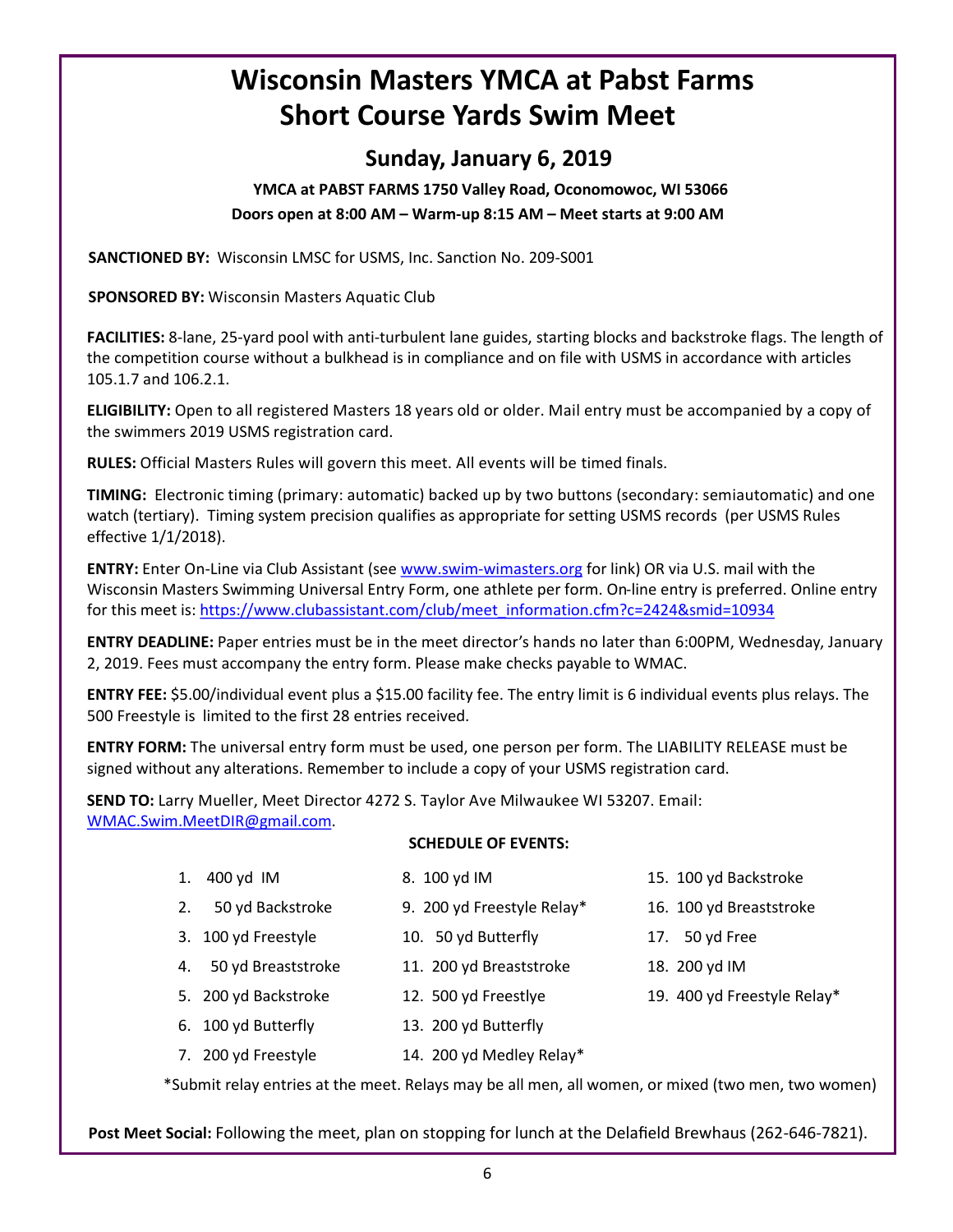# **Oshkosh Masters "Animal Award" SCY Swim Meet**

### **Sunday, January 27, 2019**

#### **Oshkosh YMCA, 3303 West 20th Ave., Oshkosh, WI 54904 Pool opens 7:30 AM – Warm-up 8:00 AM – Meet starts at 9:00 AM**

**SANCTIONED BY:** Wisconsin LMSC for USMS, Inc. Sanction No. 208-S002

**SPONSORED BY:** The Oshkosh YMCA Workout Group of the Wisconsin Masters Aquatic Club

**FACILITIES:** 8 Lane, 25 yard pool fixed wall pool. The length of the competition course without a bulkhead is in compliance and on file with USMS in accordance with articles 105.1.7 and 106.2.1 (of the USMS Rule Book).

**ELIGIBILITY:** Open to all USMS-registered Masters Swimmers 18 years old or older. Mail entries must include a copy of the swimmer's USMS 2019 USMS registration card.

**RULES:** Official Masters Rules will govern this meet. All events will be timed finals.

**TIMING:** Primary–Automatic timing system (Colorado); Secondary: Semi-automatic with 1 button; Tertiary: 1 watch. Note: Timing system precision qualifies as appropriate for setting USMS records (per USMS Rules effective 1/1/2018).

**ENTRY:** Enter On-Line via Club Assistant (see www.swim-[wimasters.org](http://www.swim-wimasters.org) for link) OR via U.S. mail with the Wisconsin Masters Swimming Universal Entry Form, one athlete per form. On-line entry is preferred. The link for online entry for this meet is: [https://www.clubassistant.com/club/meet\\_information.cfm?c=1176&smid=11150](https://www.clubassistant.com/club/meet_information.cfm?c=1176&smid=11150)

**ENTRY FEE:** \$5.00/individual event plus a \$15.00 facility fee. Checks made payable to **OSHY Masters Swimming**. Deck entries for individual events will be accepted only until 8:15 AM and only for empty lanes. The fee for deck entries shall be \$8.00/individual event plus the pool surcharge fee.

**ENTRY LIMIT:** The entry limit is 6 individual events plus relays. No limit to 1000 Freestyle entries. Each swimmer entered in the 1000 will be responsible for providing a lap counter.

**ENTRY DEADLINE:** Mail-in Entries must be in the Meet Directors hands no later than 6:00 PM, Saturday, January 19, 2019. Entries received after the deadline will be subject to the deck entry fee. On-Line entries close at 11:59pm on Thurs., Jan. 24, 2019.

**MEET DIRECTOR:** Melinda Mann, 2970 Waldwic Lane, Oshkosh, WI 54904. Email: [melindajmann@yahoo.com](mailto:melindajmann@aol.com?subject=Oshkosh%20Y%20Swim%20Meet%20Entry)

#### **SCHEDULE OF EVENTS**

| 1.400 Individual Medley* | 10.50 Butterfly            |
|--------------------------|----------------------------|
| 2. 100 Breaststroke      | 11.100 Backstroke          |
| 3. 200 Freestyle*        | 12. 200 Free Relay**       |
| 4. 100 Individual Medley | 13. 200 Breaststroke*      |
| 5. 200 Backstroke*       | 14.50 Freestyle            |
| 6. 200 Medley Relay**    | 15.100 Butterfly           |
| 7.50 Breaststroke        | 16. 200 Individual Medley* |
| 8. 200 Butterfly*        | 17.50 Backstroke           |
| 9. 100 Freestyle         | 18. 1000 Freestyle*        |
|                          |                            |

\*\*Submit relay entries at the meet. Relays may be all men, all women, or mixed (two men, two women)

**\*Special Animal Award:** Swimmers who enter and finish option #1 or #2 (5 of the longest events) **1000 freestyle**, plus the choice of 4 of the following: 400 IM, 200 IM, 200 Fly, 200 BR, 200 Back or 200 Freestyle **OR**

**400 IM,** plus the choice of 4 of the following: 200 IM, 200 Fly, 200 BR, 200 Back or 200 Freestyle

**Post Meet Social:** Red Robin Restaurant in Oshkosh (Burgers, Tex-Mex, Salads, Good Cheer!)